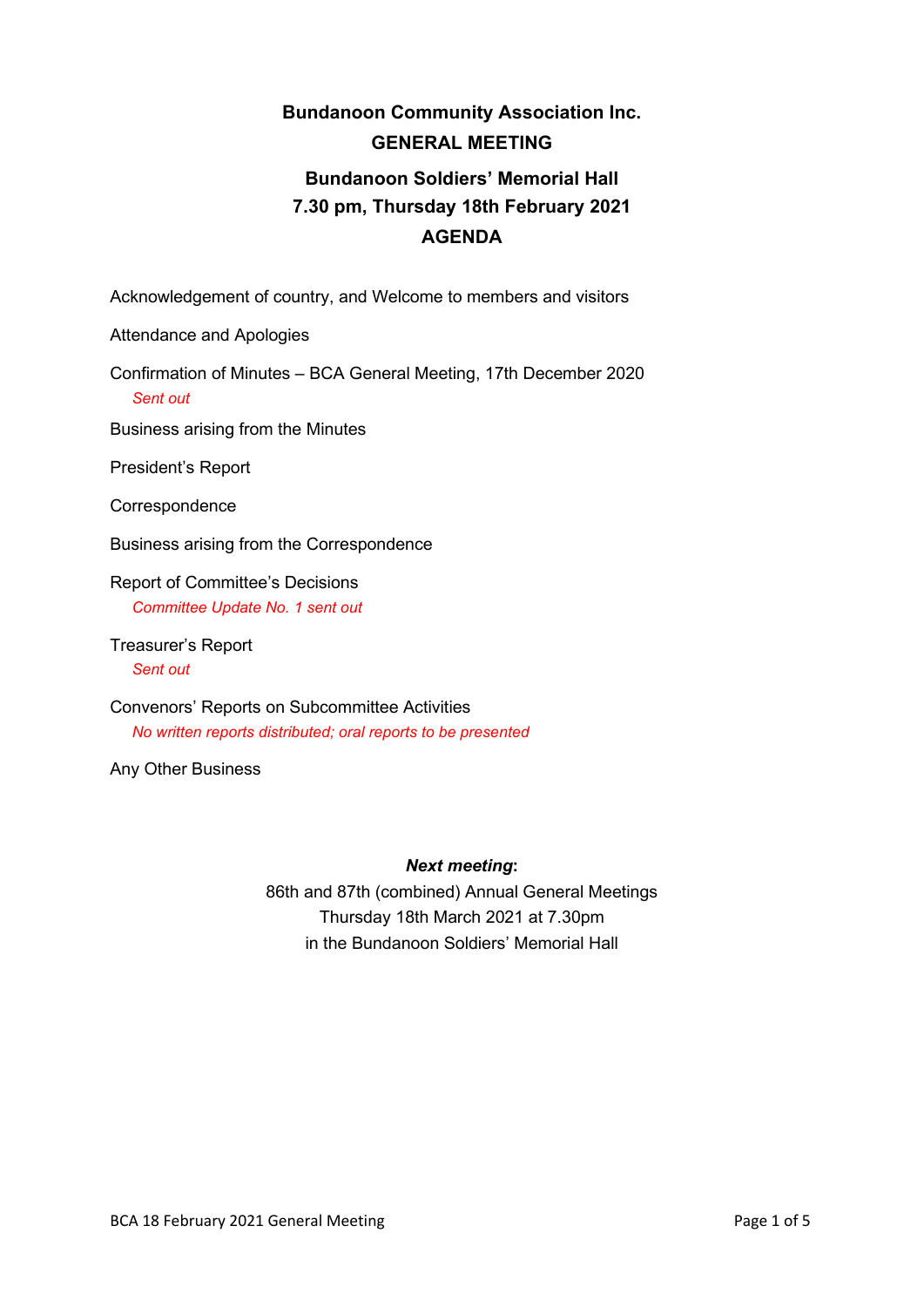## **Bundanoon Community Association Inc.**

#### **GENERAL MEETING**

#### **Bundanoon Soldier's Memorial Hall**

#### **7.30 pm, Thursday 17th December 2020**

#### **MINUTES**

The President, Peter Gray, declared the meeting open at 7.30 and, following acknowledgment of the traditional owners of the land, welcomed members and guests.

**Attendance:** 16 members present, 5 committee members.

**Apologies** were received from G. McCubbin.

**Confirmation of Minutes from the BCA General Meeting of Nov 19th 2020** were approved, with the following corrections to Minutes to be made. Moved: J. Brown, Seconded: A. Carnahan:

**Bundanoon on Tap:** Spelling of Mayor Duncan Gare to Mayor Duncan Gair. Spelling of Troy Straffi to Troy Stratti.

**Bundanoon Soldier's Memorial Hall:** The word manufacturers to be replaced with installers.

The Minutes have been corrected and have been sent to the BCA Committee.

#### **Business arising from the minutes:**

Christine Rowell-Miller addressed the lack of communication from the BCA Committee in relation to sub-committees. C. R-M reported that she and Troy Stratti from Bundanoon Quarry had a successful meeting with three members of Council. A DA will be submitted to Council in January and take approximately three months. C. R-M will be sharing the plan for the sandstone fountain with the BCA in the near future. The Bundanoon Quarry will cover the costs and it will be located near the bubbler at the bus shelter in Picnic Park. C. R-M recommended a letter of thanks to the Bundanoon Quarry. The land is leased by BCA from State Rail, BM has a copy of the license. C. R-M will investigate.

#### **President's Report**

This is our last meeting of 2020 before we take a Christmas break. Hopefully we will manage to keep this as brief as possible so we can pass on seasonal greetings to our fellow members.

A meeting was held with the BCA's Insurance Brokers to review our policy to ensure it meets the current needs of the BCA. The BCA evolves with time, starting new activities and changing others. This type of review is carried out periodically to ensure we have the appropriate level of cover.

An informal arrangement has been reached with the Bundanoon History Group to share information and work cooperatively on planning and development matters relating to Bundanoon.

The restriction on the number we can allow into the Hall for seated events has changed and we now can accommodate 100 for seated events.

Melting Pot Theatre held its Grand Gala Night. It was well support and presented in a very professional manner. Eight 10-minute plays representing the winners and runners up of the four CTD rounds were staged.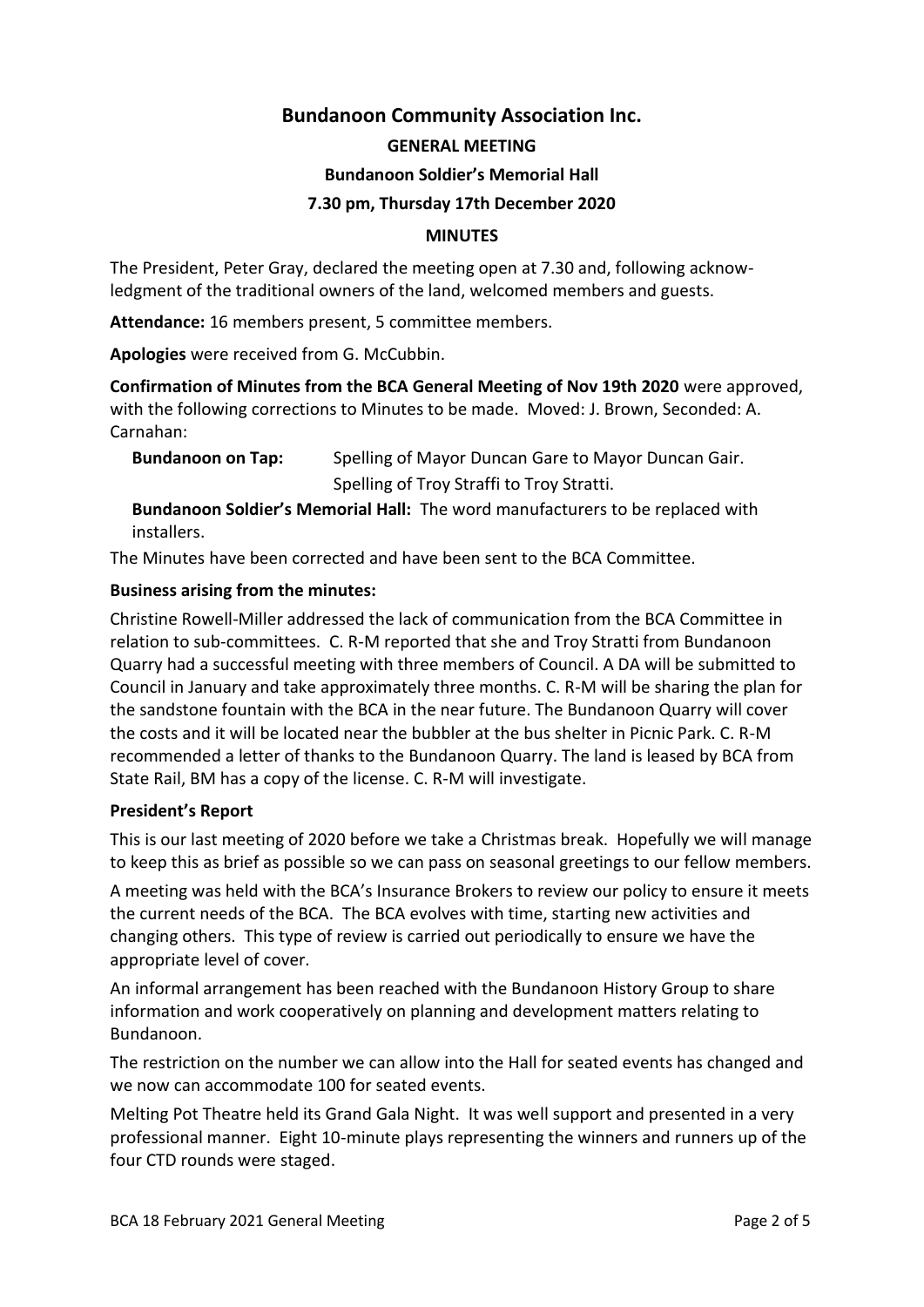The upgrade to the kitchen is being reviewed by people with knowledge of catering. This information will be considered when the final upgrade plans are completed.

This year's calendars have all sold. The only thing left is for the original art work to be auctioned off. An auction has been arranged for 20 December at the Bundanoon Club.

Have a safe and happy Christmas

## **To be minuted from President Peter Gray:**

An expression of thanks to the Hall Willing Workers for the additional time and effort during this time of Covid.

## **Correspondence:**

- (1) A letter from a resident via Lyn Morhen, convenor of the Bundanoon Welcome Committee.
- (2) An email from Councillor Larry Whipper thanking the BCA for the calendar.
- (3) A letter from resident H. Grennan re the Highball House development, with reference to the walk way from Skye Place. Will BCA be putting forward a submission to WSC on the number of buildings and curteledge? BCA is not in a position to submit on the walkway.
- (4) Email from G Weare re BCA work on the GEGT.
- (5) Letter from the Principal of Bundanoon Public School on the end of year awards.
- (6) A card of thanks for Danielle and Josh Hewitt.

#### **Business Arising from Correspondence**

1. A new resident to Bundanoon, Virginia Fitzpatrick introduced herself.

## **Report of Committee Decisions: Sent out.**

C. R-M commented on decisions re the kitchen refurbishment and those who had input into what is required. BCA is still working on the refurbishment and consultation process.

## **A Thank You from President Peter Gray to:**

Cherie Hobart and Sue Fraser who have been of great assistance during the year. Cherie has stepped back from the BCA and we are actively looking for a replacement.

To Lorraine Dillion for the additional responsibilities this past year.

A special thanks to Treasurer Peter Brown who has "pulled" Xero into shape and guided BCA finances through a difficult year.

## **Treasurers Report:**

Tabled by Treasurer Peter Brown. Due to illness, waiting on a copy to form part of these Minutes.

## **Convenors' Reports on Subcommittee Activities:**

Bronwyn Beard thanked BM for the 2 way radios and the difference it has made to the operation of Crash Test Drama. The new owners of the former Bicycle Cafe gave over the space and keys for costume changes and respite due to space restrictions in the Hall. A thank you has been given.

## **Any Other Business:**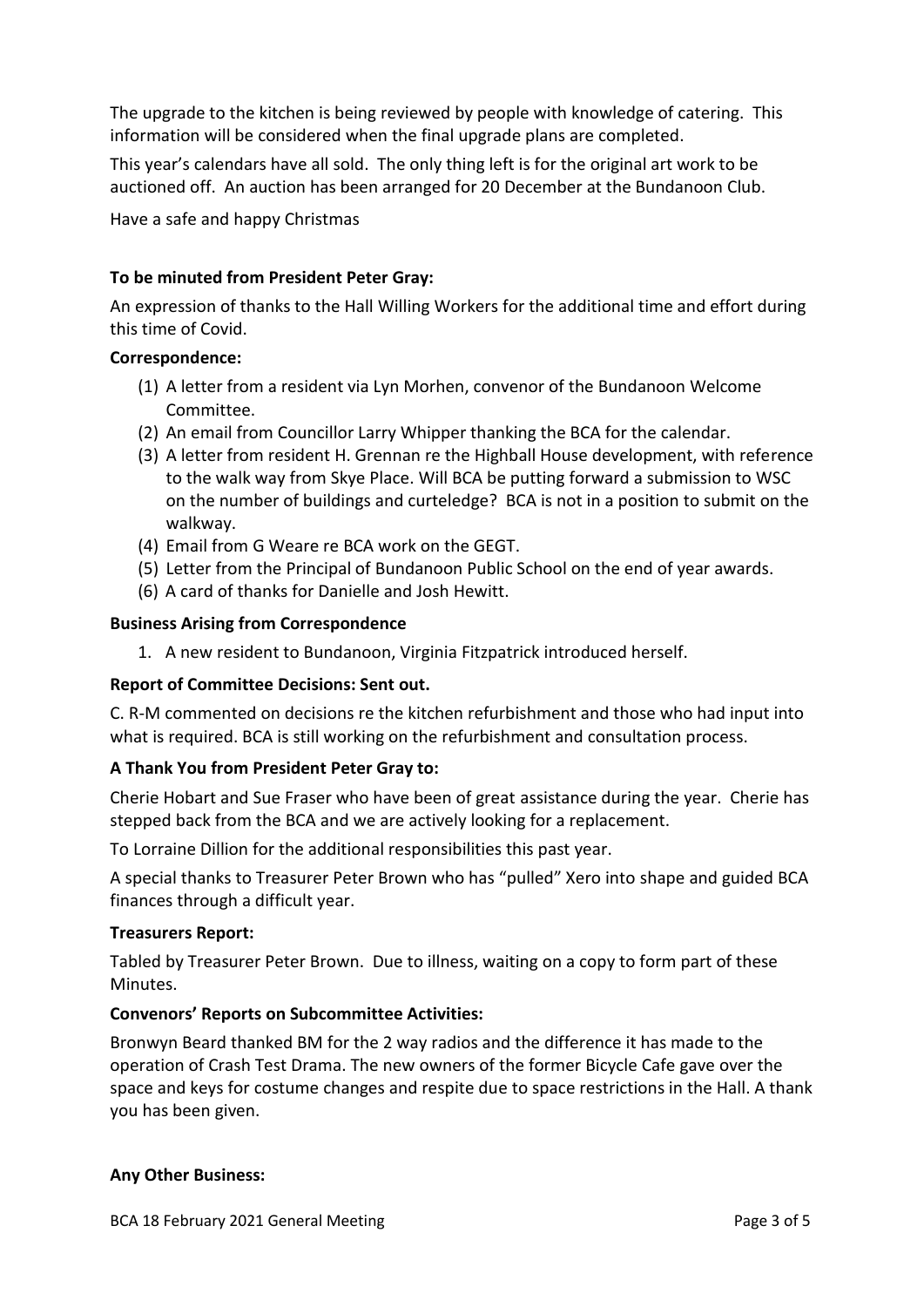C. R-M: Peter at the Primula, who so many of us know well, has been an important part of our Bundanoon community for over 28 years. He has been the longest operator of this marvellous establishment and has now retired. The new owners, Andrew and Sandra, will be closing the Primula for a few weeks to put their "touch" on things. We had planned an opportunity for members of the community to come together and say thank you and farewell to Peter and Koula. Unfortunately, Peter was unwell at the arranged time in January. Nevertheless, there will be an opportunity in the near future; we are hoping in March, but will keep everyone advised of plans.

Rachel Russell had made a card for Peter that was available to be signed by those present.

Meeting closed at 8.30, and was followed by end-of-year refreshments, kindly organised by Lyndell Giuliano and Andy Carnahan

Next BCA General Meeting: Thursday 18th February 2021 at 7.30